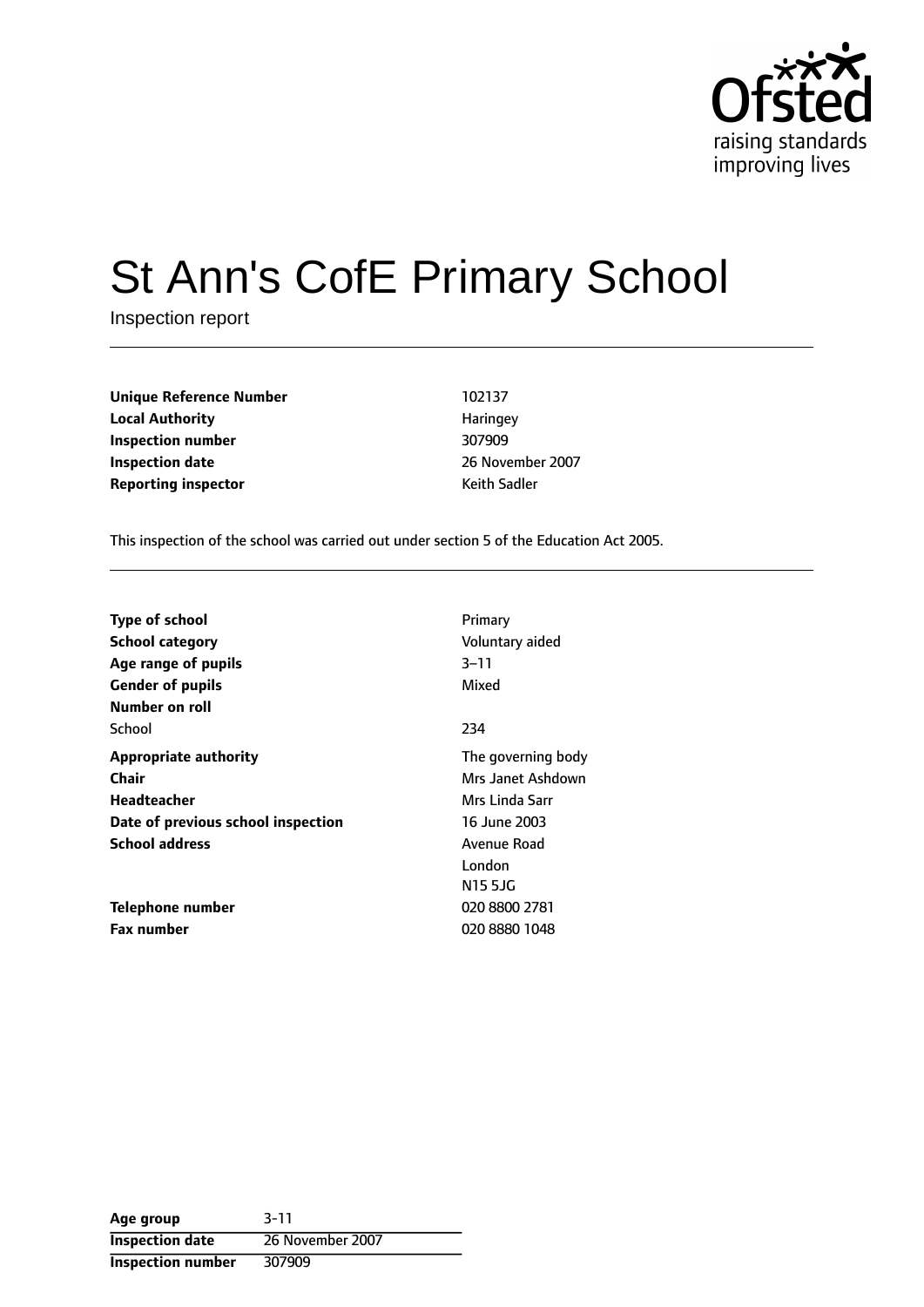.

© Crown copyright 2007

#### Website: www.ofsted.gov.uk

This document may be reproduced in whole or in part for non-commercial educational purposes, provided that the information quoted is reproduced without adaptation and the source and date of publication are stated.

Further copies of this report are obtainable from the school. Under the Education Act 2005, the school must provide a copy of this report free of charge to certain categories of people. A charge not exceeding the full cost of reproduction may be made for any other copies supplied.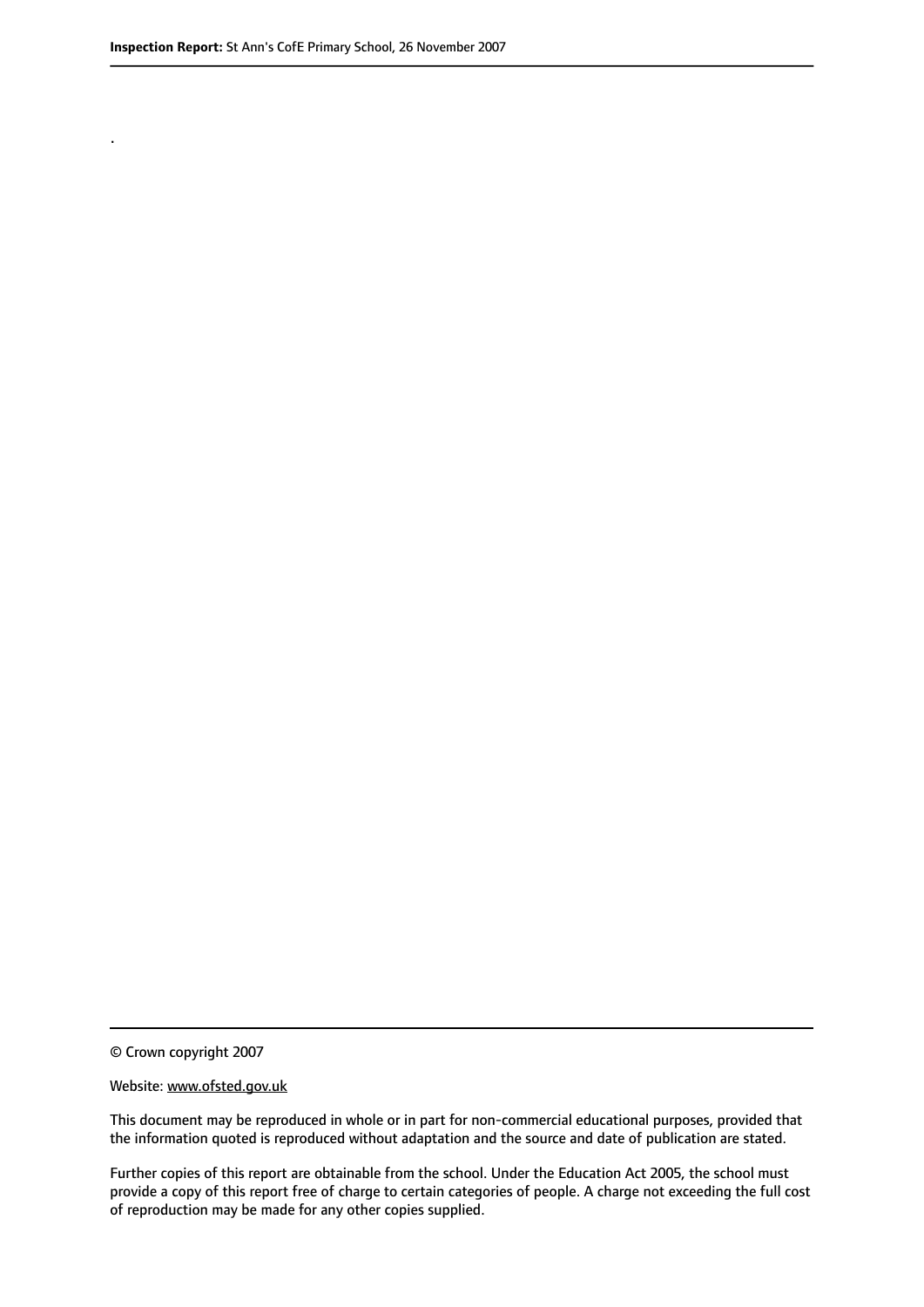# **Introduction**

The inspection was carried out by an Additional Inspector. The inspector evaluated the overall effectiveness of the school and investigated the following issues.

- The differences in standards and achievement between English and mathematics and science.
- The achievement of different groups of pupils.
- The quality of learning.

Evidence was gathered from the school's self-evaluation, national published assessment data, the school's own assessment records, observation of lessons, conversations with pupils and discussions with the headteacher, teachers and governors. Other aspects of the school's work were not investigated in detail, but the inspection found no evidence to suggest that the school's own assessments, as given in its self-evaluation, were not justified, and these have been included in this report.

## **Description of the school**

St Ann's is a heavily over-subscribed primary school. It has a 24 place nursery. All the children in the nursery attend on a full time basis. About half these children move on to the Reception class with others attending different local schools. St Ann's lies within an area of high social and economic deprivation. The number of pupils eligible for free school meals is very high. Pupils come from a rich diversity of ethnic backgrounds and about half speak English as an additional language. The school has the following awards: Leading Parent Partnership Status, Investors in People, International School Award, Partnership Development School Status and Healthy Schools.

#### **Key for inspection grades**

| Grade 1 | Outstanding  |
|---------|--------------|
| Grade 2 | Good         |
| Grade 3 | Satisfactory |
| Grade 4 | Inadequate   |
|         |              |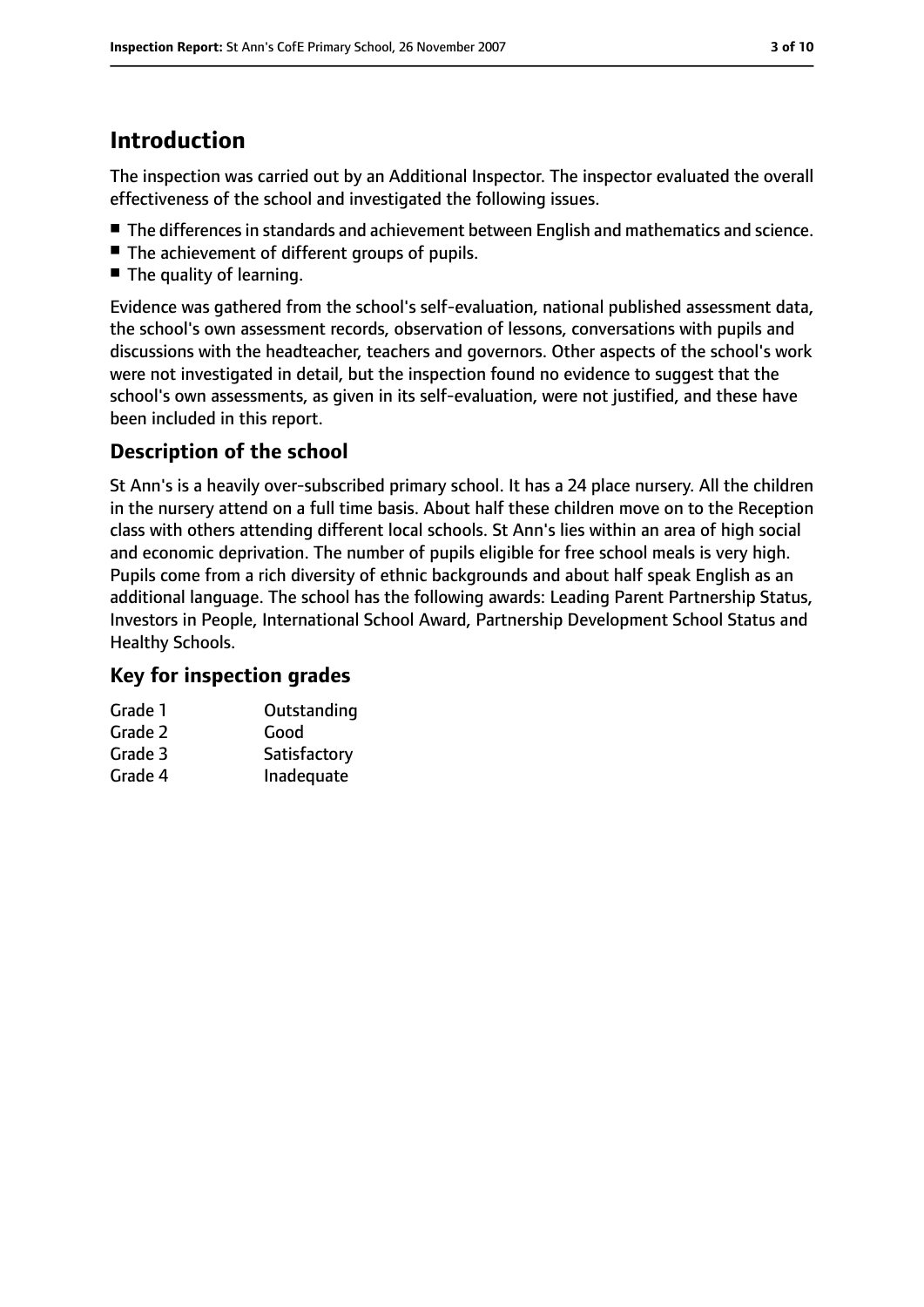## **Overall effectiveness of the school**

#### **Grade: 2**

The inspection confirms the school's view that its overall effectiveness is good. The school is on an upward trend and has some outstanding features. A strong atmosphere of care and support, in which pupils thrive in both their academic and personal development, pervades the school. Parents are overwhelmingly supportive. They make many positive comments about how approachable the staff are and they are appreciative of the strong partnership that exists between themselves and the school. Typical of the comments was one parent who stated, 'An excellent environment for both kids and parents. A school to be proud of.'

Pupil's personal development and well-being are outstanding. Their spiritual, moral, social and cultural development is excellent. Pupils thoroughly enjoy school and this is reflected in their well above average attendance. Older pupils are careful to help younger children and they delight in the very many opportunities that are provided for them to take responsibility. They are proud to be 'peer mediators' and to have 'peace patrol' responsibilities that, amongst other things, enable them to care for and to give support to other pupils. Pupils feel very safe and secure because relationships are excellent and there is a very positive ethos. As a result, behaviour is also excellent both in lessons and around the school. Pupils, particularly in Years 5 and 6, have high levels of self-confidence and they enjoy working both collaboratively and independently. As a result, they are well prepared to move to secondary school. Pupils love school and learning. They say that lessons are fun and that adults are kind and listen to what they have to say.

Achievement is good and standards meet national expectations overall. Because the quality of provision is so strong, pupils make rapid progress in Years 1 and 2. As a result, by the time that they leave the infants, standards are close to the national average in reading and writing, though below in mathematics. In Key Stage 2, pupils make excellent progress in English and their achievement in this subject is outstanding. Standards in English, although usually at least average, were exceptionally high in 2007. Pupils make excellent progress in English because the school has placed an appropriate and very strong emphasis on teaching, learning and the curriculum in this subject, and it has paid dividends. However, the school is keenly aware that pupils' progress in mathematics and science lags behind that of English and achievement is satisfactory in these two subjects. Senior leaders have put into place a very effective range of strategies to accelerate progress in these two areas and there are positive indications that the school is starting to close the wide gap between pupils' achievement in English and other subjects.

The quality of teaching and learning is good overall, and some lessons are outstanding. Lessons are very well managed by the teachers and there is a purposeful buzz in classroomsthat reflects effective teaching and pupils enjoying their learning. Classroom relationships are excellent. Teachers take care to ensure that the learning strategies they use in lessons reflect the pupils' preferred learning styles. For example, good use is made of technology, particularly the interactive white boards, to capture and build on the interests of pupils who like to learn from visual stimulation. Teachers are adept at developing pupils' answers through effective and extended questions. This helps the many pupils with English as an additional language to develop their communication skills well. Pupils with learning difficulties and/or disabilities progress well because their needs are identified early and there is a particularly good range of provision to boost their learning. Recent improvements to teaching have accelerated progress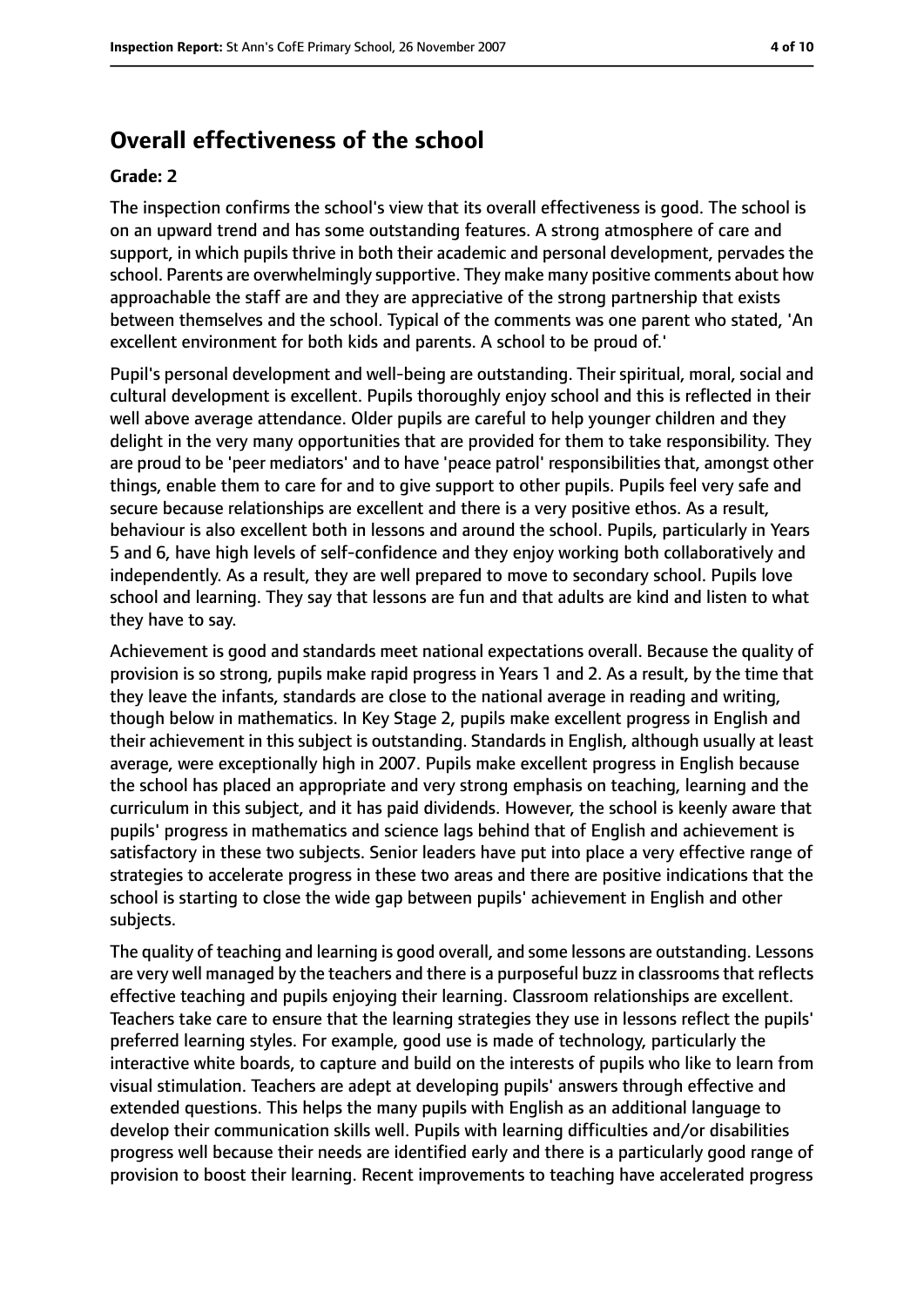in mathematics and science but have not had time to have an impact on national test results in these subjects.

The school provides an outstanding curriculum which contributes well to pupils' enjoyment and achievements. The recent focus on global education and the linking with a primary school in Kampala excites the pupils and they are enthusiastic when talking about life in this school. It provides particular pleasure for the many pupils in the school with Ugandan heritage. There is a good range of extra-curricular activities and the many opportunities to visit places of interest enliven pupils' topic work. Pupils talk enthusiastically about the wide range of activities that is provided for them and they particularly appreciate the many opportunities that are given to them to link different subjects together. In addition, pupils enjoy the specialist weeks that are planned each term. They were particularly proud of the Black History Week work that is celebrated so well throughout the school. In addition, there are good opportunities for pupils in Year 5 to learn an instrument and perform in an orchestra. Pupils mentioned that those learning the trumpet and clarinet enjoyed playing with other Haringey pupils at the Alexandra Palace.

The social and emotional learning needs of each child are understood and well met. There are good processesin place to check pupils' progress and effective action istaken when weaknesses are identified. Arrangements for the safeguarding of pupils are given a high priority and are securely in place.

Leadership and management are outstanding because the new headteacher, working in close partnership with the new deputy headteacher and the senior leadership group, provides excellent leadership. She has built successfully on the many strengths identified in the previous inspection and has ensured that all members of the staff team have been given real responsibility and authority in their areas. One example of the excellent leadership provided by the headteacher lies in the detailed plans that have been put into place to improve pupils' performance in mathematics and science. These have already started to impact on pupils' learning though there has been insufficient time to see the full impact of all the recent initiatives to raise standards. The headteacher has also introduced effective new procedures for supporting the governors in their responsibilities. There are good processes in place for governors to help to monitor the school's effectiveness and they work in tandem with their linked subject leaders to check provision and pupils' progress. Governance is good with governors having a deep commitment to the school and its improvement. The school has a strong record for improving performance by, for example, substantially improving pupils' achievements and standards in English, and there is excellent capacity for further improvement. The school has developed an excellent range of partnerships that have helped to support the training of staff, to build the school as a learning organisation and also to benefit pupils by enhancing provision.

#### **Effectiveness of the Foundation Stage**

#### **Grade: 2**

Children enter the nursery with skills that are well below those typically found for their age. Many of the children speak English as an additional language and currently there are 13 languages spoken amongst the 24 children. Effective provision ensures that they get off to a good start and make good progress, particularly in their personal and social skills. By the time that they leave the Reception year, about half the children attain the expected goals in all areas of learning. Children feel safe and secure in the warm, welcoming atmosphere where they are cared for very well. About half the children transfer to the school's Reception class. Here too, they progress well because good teaching provides an effective range of learning activities in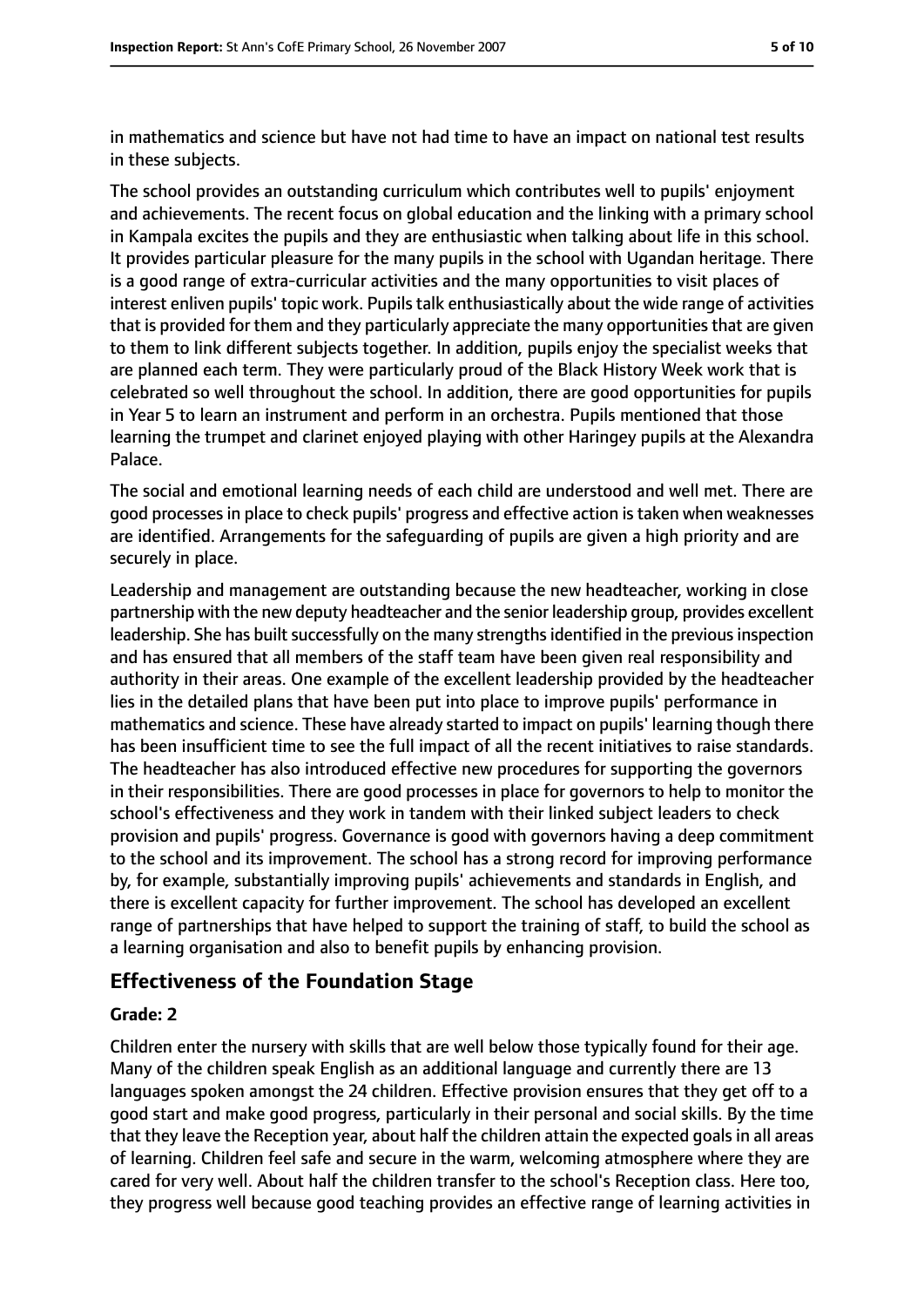class. Staff make use of the outdoor area but, because it is some distance from their classroom, the children do not always get enough opportunities to extend their learning outside. The school is very aware of this situation and they have plans in place to improve the accommodation.

#### **What the school should do to improve further**

■ Strengthen pupils' progress at Key Stage 2 in both mathematics and science to match that of English.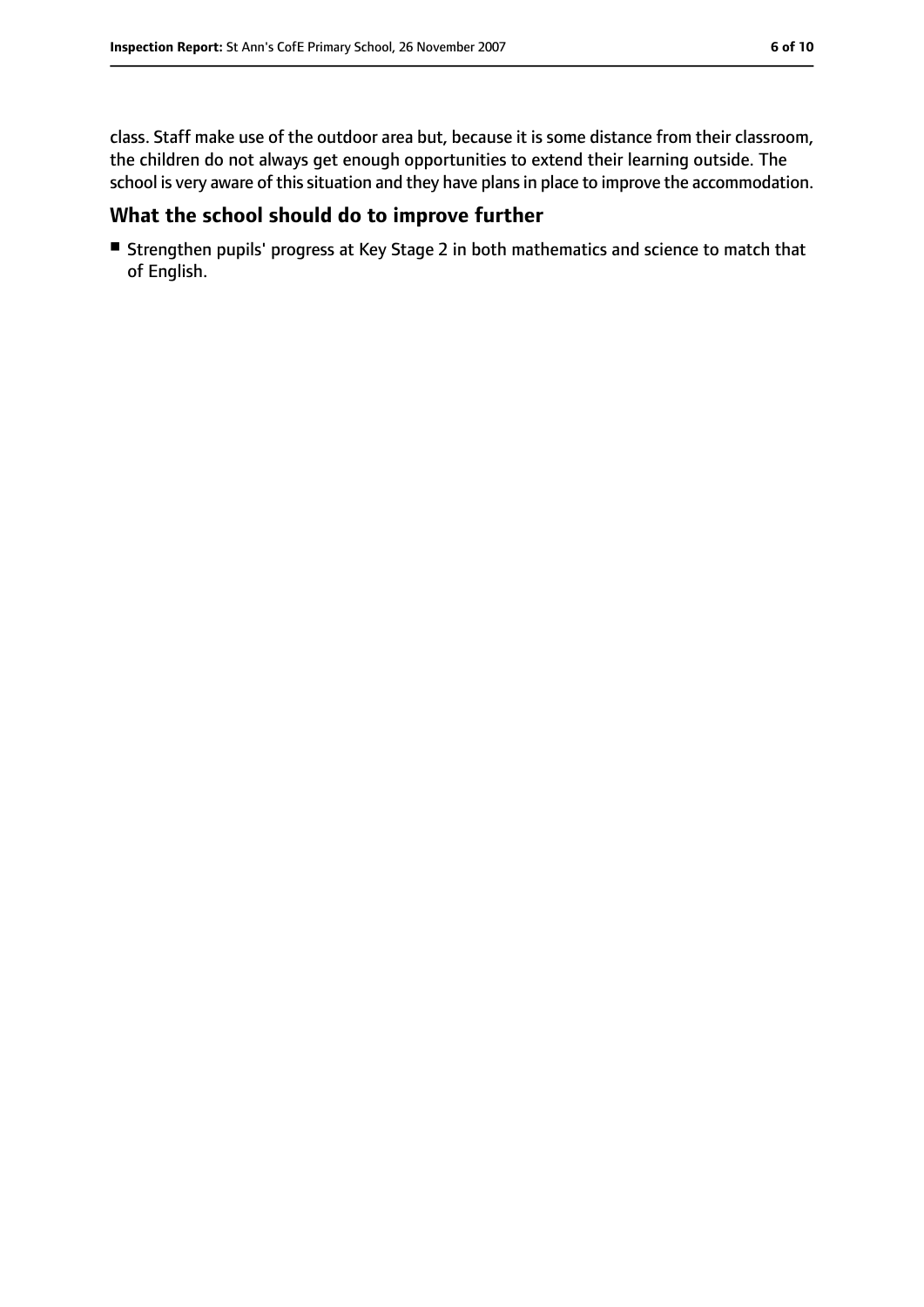**Any complaints about the inspection or the report should be made following the procedures set out in the guidance 'Complaints about school inspection', which is available from Ofsted's website: www.ofsted.gov.uk.**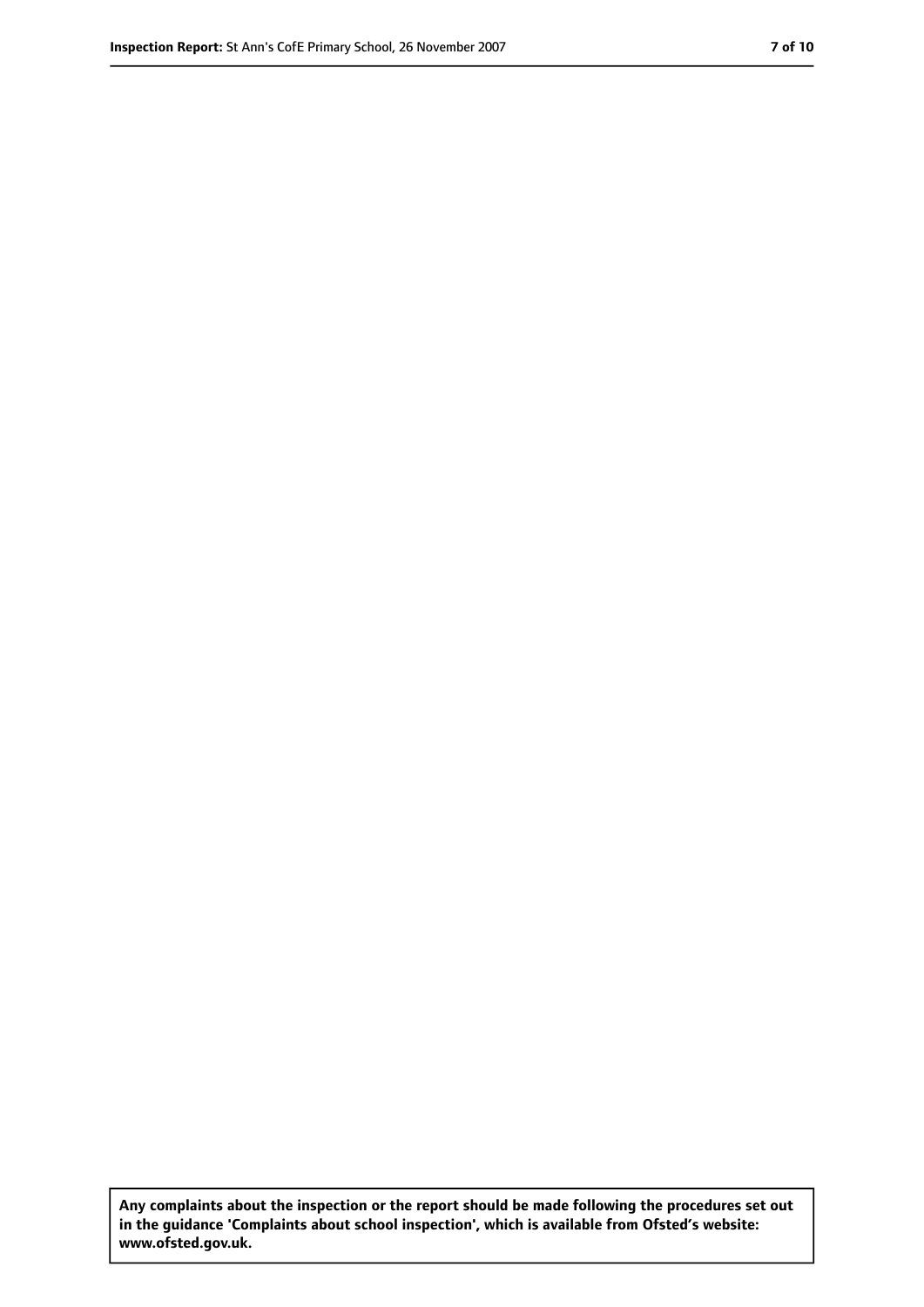# **Inspection judgements**

| $^{\backprime}$ Key to judgements: grade 1 is outstanding, grade 2 good, grade 3 satisfactory, and | <b>School</b>  |
|----------------------------------------------------------------------------------------------------|----------------|
| arade 4 inadeguate                                                                                 | <b>Overall</b> |

### **Overall effectiveness**

| How effective, efficient and inclusive is the provision of education, integrated<br>care and any extended services in meeting the needs of learners? |     |
|------------------------------------------------------------------------------------------------------------------------------------------------------|-----|
| Effective steps have been taken to promote improvement since the last<br>inspection                                                                  | Yes |
| How well does the school work in partnership with others to promote learners'<br>well-being?                                                         |     |
| The effectiveness of the Foundation Stage                                                                                                            |     |
| The capacity to make any necessary improvements                                                                                                      |     |

#### **Achievement and standards**

| How well do learners achieve?                                                                               |  |
|-------------------------------------------------------------------------------------------------------------|--|
| The standards <sup>1</sup> reached by learners                                                              |  |
| How well learners make progress, taking account of any significant variations between<br>groups of learners |  |
| How well learners with learning difficulties and disabilities make progress                                 |  |

#### **Personal development and well-being**

| How good is the overall personal development and well-being of the<br>learners?                                  |  |
|------------------------------------------------------------------------------------------------------------------|--|
| The extent of learners' spiritual, moral, social and cultural development                                        |  |
| The extent to which learners adopt healthy lifestyles                                                            |  |
| The extent to which learners adopt safe practices                                                                |  |
| How well learners enjoy their education                                                                          |  |
| The attendance of learners                                                                                       |  |
| The behaviour of learners                                                                                        |  |
| The extent to which learners make a positive contribution to the community                                       |  |
| How well learners develop workplace and other skills that will contribute to<br>their future economic well-being |  |

#### **The quality of provision**

| How effective are teaching and learning in meeting the full range of the<br>learners' needs?          |  |
|-------------------------------------------------------------------------------------------------------|--|
| How well do the curriculum and other activities meet the range of needs<br>and interests of learners? |  |
| How well are learners cared for, quided and supported?                                                |  |

 $^1$  Grade 1 - Exceptionally and consistently high; Grade 2 - Generally above average with none significantly below average; Grade 3 - Broadly average to below average; Grade 4 - Exceptionally low.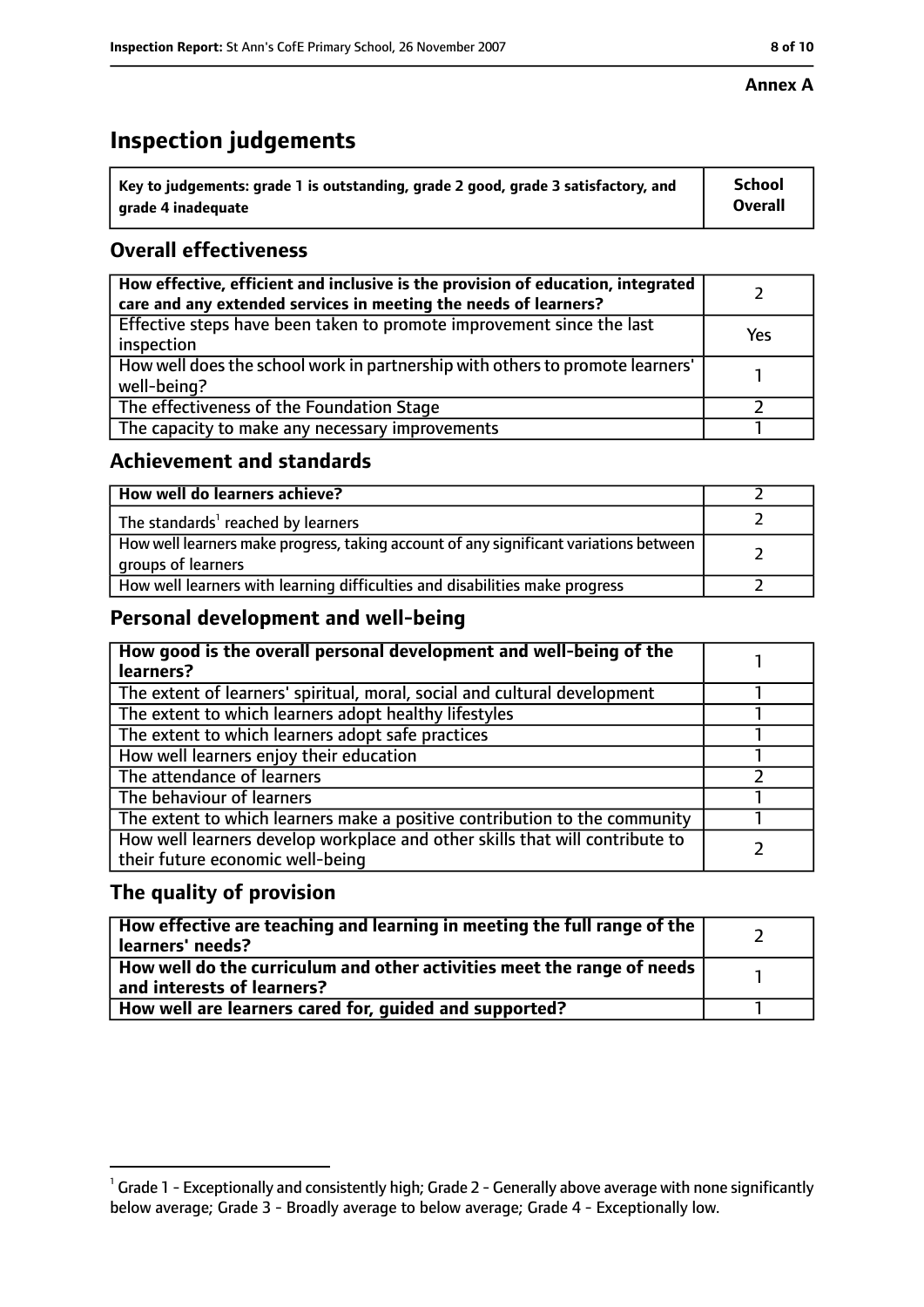## **Leadership and management**

| How effective are leadership and management in raising achievement<br>and supporting all learners?                                              |     |
|-------------------------------------------------------------------------------------------------------------------------------------------------|-----|
| How effectively leaders and managers at all levels set clear direction leading<br>to improvement and promote high quality of care and education |     |
| How effectively leaders and managers use challenging targets to raise standards                                                                 |     |
| The effectiveness of the school's self-evaluation                                                                                               |     |
| How well equality of opportunity is promoted and discrimination tackled so<br>that all learners achieve as well as they can                     |     |
| How effectively and efficiently resources, including staff, are deployed to<br>achieve value for money                                          |     |
| The extent to which governors and other supervisory boards discharge their<br>responsibilities                                                  |     |
| Do procedures for safequarding learners meet current government<br>requirements?                                                                | Yes |
| Does this school require special measures?                                                                                                      | No  |
| Does this school require a notice to improve?                                                                                                   | No  |